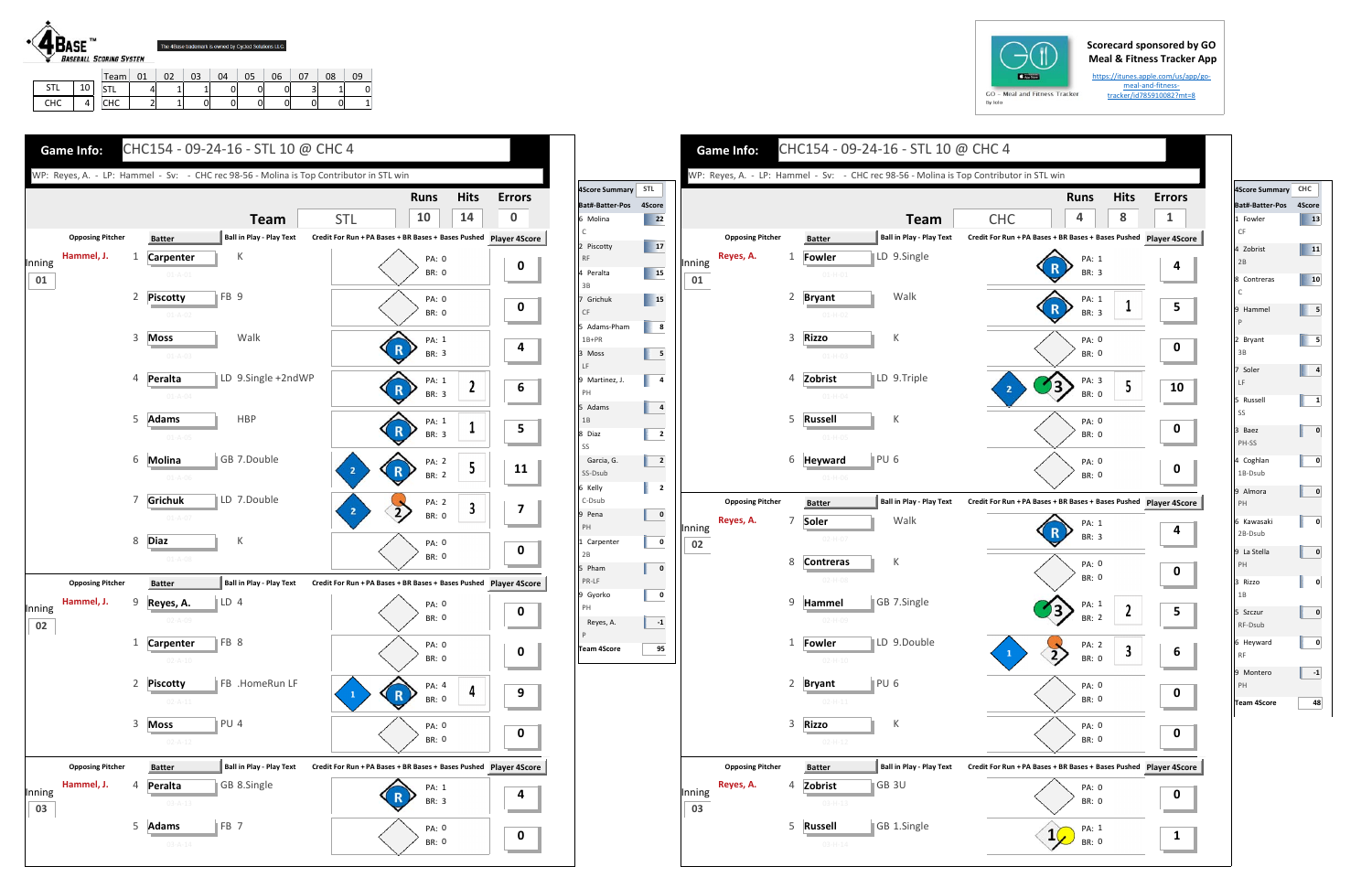

| $GO - M$ |  |
|----------|--|

|        |                                      | 6 | <b>Heyward</b>                | PU <sub>4</sub> |                                 | PA: 0<br><b>BR: 0</b>                                         | 0           |
|--------|--------------------------------------|---|-------------------------------|-----------------|---------------------------------|---------------------------------------------------------------|-------------|
|        |                                      |   | $03-H-15$                     |                 |                                 |                                                               |             |
|        |                                      | 7 | Soler                         | FB <sub>9</sub> |                                 | PA: 0                                                         | 0           |
|        |                                      |   | $03-H-16$                     |                 |                                 | <b>BR: 0</b>                                                  |             |
|        | <b>Opposing Pitcher</b>              |   | <b>Batter</b>                 |                 | <b>Ball in Play - Play Text</b> | Credit For Run + PA Bases + BR Bases + Bases Pushed Player 4S |             |
| Inning | Reyes, A.                            | 8 | <b>Contreras</b>              |                 | GB 6-3                          | PA: 0                                                         | $\mathbf 0$ |
| 04     |                                      |   | $04 - H - 17$                 |                 |                                 | <b>BR: 0</b>                                                  |             |
|        |                                      | 9 | La Stella                     |                 | GB <sub>3U</sub>                | PA: 0                                                         |             |
|        |                                      |   | $04 - H - 18$                 |                 |                                 | <b>BR: 0</b>                                                  | $\mathbf 0$ |
|        |                                      | 1 | Fowler                        |                 | FB 8.Triple                     | PA: 3                                                         |             |
|        |                                      |   | $04 - H - 19$                 |                 |                                 | <b>BR: 0</b>                                                  | 3           |
|        |                                      | 2 | <b>Bryant</b>                 |                 | К                               | PA: 0                                                         |             |
|        |                                      |   | $04 - H - 20$                 |                 |                                 | <b>BR: 0</b>                                                  | 0           |
|        |                                      |   |                               |                 |                                 |                                                               |             |
|        | <b>Opposing Pitcher</b><br>Reyes, A. | 3 | <b>Batter</b><br><b>Rizzo</b> | LD 7            | <b>Ball in Play - Play Text</b> | Credit For Run + PA Bases + BR Bases + Bases Pushed Player 4S |             |
| Inning |                                      |   | $05 - H - 21$                 |                 |                                 | PA: 0<br><b>BR: 0</b>                                         | 0           |
| 05     |                                      |   |                               |                 |                                 |                                                               |             |
|        |                                      | 4 | Zobrist                       |                 | Walk                            | PA: 1<br>1                                                    | 1           |
|        |                                      |   | $05-H-22$                     |                 |                                 | <b>BR: 0</b>                                                  |             |
|        |                                      | 5 | <b>Russell</b>                |                 | К                               | PA: 0                                                         | 0           |
|        |                                      |   | $05-H-23$                     |                 |                                 | <b>BR: 0</b>                                                  |             |
|        |                                      | 6 | <b>Heyward</b>                | PU <sub>5</sub> |                                 | PA: 0                                                         | 0           |
|        |                                      |   | $05-H-24$                     |                 |                                 | <b>BR: 0</b>                                                  |             |
|        | <b>Opposing Pitcher</b>              |   | <b>Batter</b>                 |                 | <b>Ball in Play - Play Text</b> | Credit For Run + PA Bases + BR Bases + Bases Pushed Player 4S |             |
| Inning | Bowman, M.                           | 7 | Soler                         |                 | GB 5-3                          | PA: 0                                                         | 0           |
| 06     |                                      |   | U0-H-∠5                       |                 |                                 | BR: 0                                                         |             |
|        |                                      | 8 | <b>Contreras</b>              |                 | GB 6.Single +DP'd-1-6-3         | PA: 1                                                         |             |
|        |                                      |   | $06 - H - 26$                 |                 |                                 | BR: 0                                                         | 1           |
|        |                                      | 9 | <b>Montero</b>                |                 | GB 1-6-3-DP                     | PA: 0                                                         |             |
|        |                                      |   | $06-H-27$                     |                 |                                 | BR: 0<br>-1                                                   |             |
|        | <b>Opposing Pitcher</b>              |   | <b>Batter</b>                 |                 | Ball in Play - Play Text        | Credit For Run + PA Bases + BR Bases + Bases Pushed Player 4S |             |
|        | Bowman, M.                           | 1 | <b>Fowler</b>                 |                 | Κ                               | PA: 0                                                         |             |
| Inning |                                      |   | $07 - H - 28$                 |                 |                                 | BR: 0                                                         | 0           |
| 07     |                                      | 2 | <b>Bryant</b>                 |                 | Κ                               |                                                               |             |
|        |                                      |   | $07 - H - 29$                 |                 |                                 | PA: 0<br>BR: 0                                                | 0           |
|        |                                      |   |                               |                 |                                 |                                                               |             |
|        |                                      | 3 | <b>Baez</b>                   |                 | GB 5-3                          | PA: 0<br>BR: 0                                                | 0           |
|        |                                      |   | $07 - H - 30$                 |                 |                                 |                                                               |             |



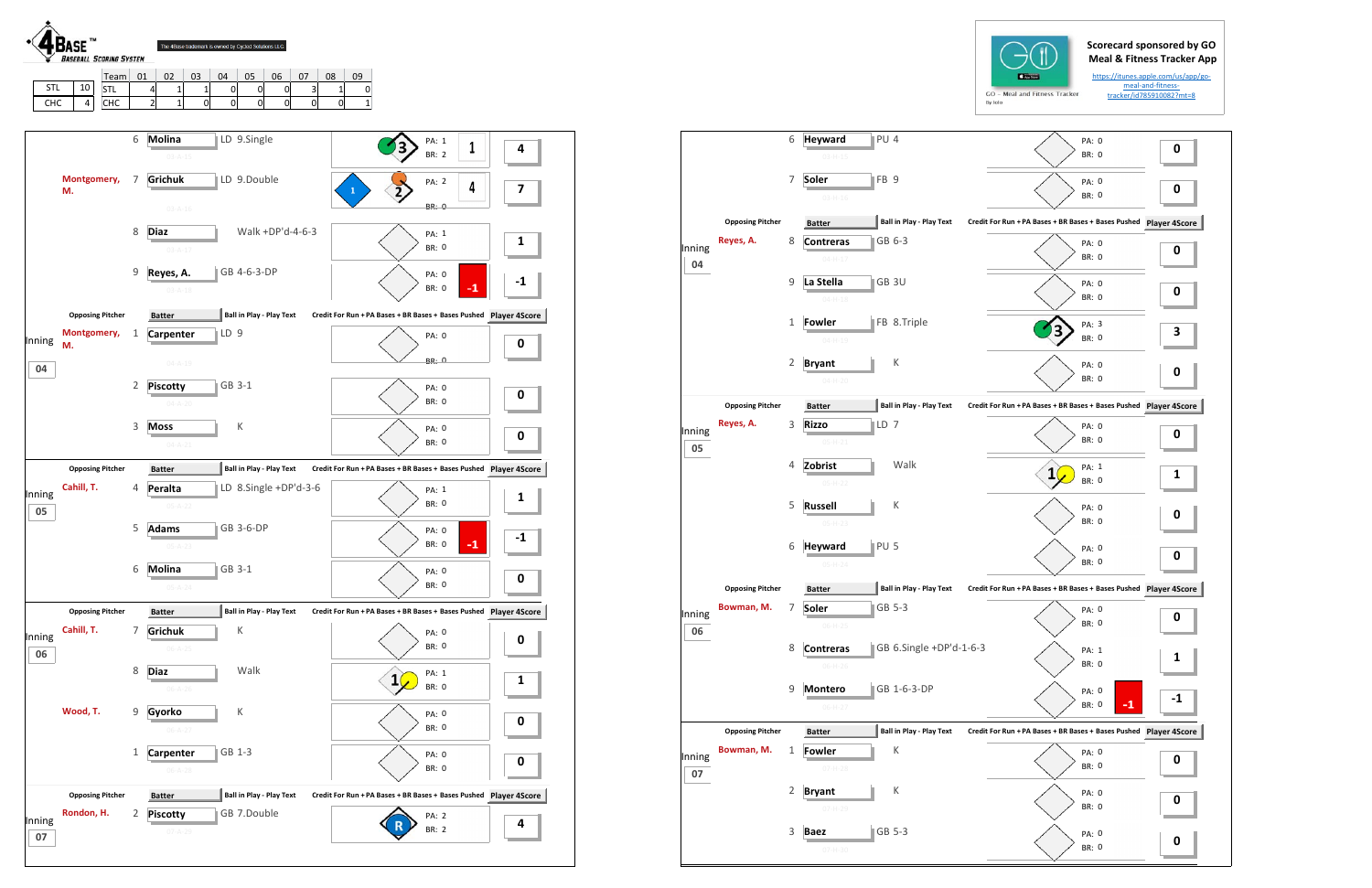





|              | <b>Opposing Pitcher</b>        |              | <b>Batter</b>               | Ball in Play - Play Text        | Credit For Run + PA Bases + BR Bases + Bases Pushed Player 4S |           |
|--------------|--------------------------------|--------------|-----------------------------|---------------------------------|---------------------------------------------------------------|-----------|
| Inning<br>08 | Duke, Z.                       | 4            | Coghlan<br>$08 - H - 31$    | FB <sub>8</sub>                 | PA: 0<br><b>BR: 0</b>                                         | 0         |
|              |                                | 5            | <b>Szczur</b><br>08-H-32    | К                               | PA: 0<br><b>BR: 0</b>                                         | 0         |
|              |                                | 6            | Kawasaki<br>$08 - H - 33$   | K                               | PA: 0<br><b>BR: 0</b>                                         | 0         |
|              | <b>Opposing Pitcher</b>        |              | <b>Batter</b>               | <b>Ball in Play - Play Text</b> | Credit For Run + PA Bases + BR Bases + Bases Pushed           | Player 4S |
| Inning<br>09 | Oh, S                          | 7            | <b>Soler</b><br>09-H-34     | FB <sub>7</sub>                 | PA: 0<br><b>BR: 0</b>                                         | 0         |
|              |                                | 8            | <b>Contreras</b><br>09-H-35 | FB .HomeRun LF                  | PA: 4<br>4<br>$\mathbf{1}$<br>R<br><b>BR: 0</b>               | 9         |
|              |                                | 9            | Almora<br>09-H-36           | FB <sub>9</sub>                 | PA: 0<br><b>BR: 0</b>                                         | 0         |
|              |                                | $\mathbf{1}$ | Fowler<br>09-H-37           | PU <sub>6</sub>                 | PA: 0<br><b>BR: 0</b>                                         | 0         |
|              | Total Run(s): 4                |              |                             |                                 | Pushed: 14<br>4Score: 48<br>PA: 19<br><b>BR: 11</b>           |           |
|              | Home Team<br><b>Game Notes</b> |              |                             |                                 |                                                               |           |